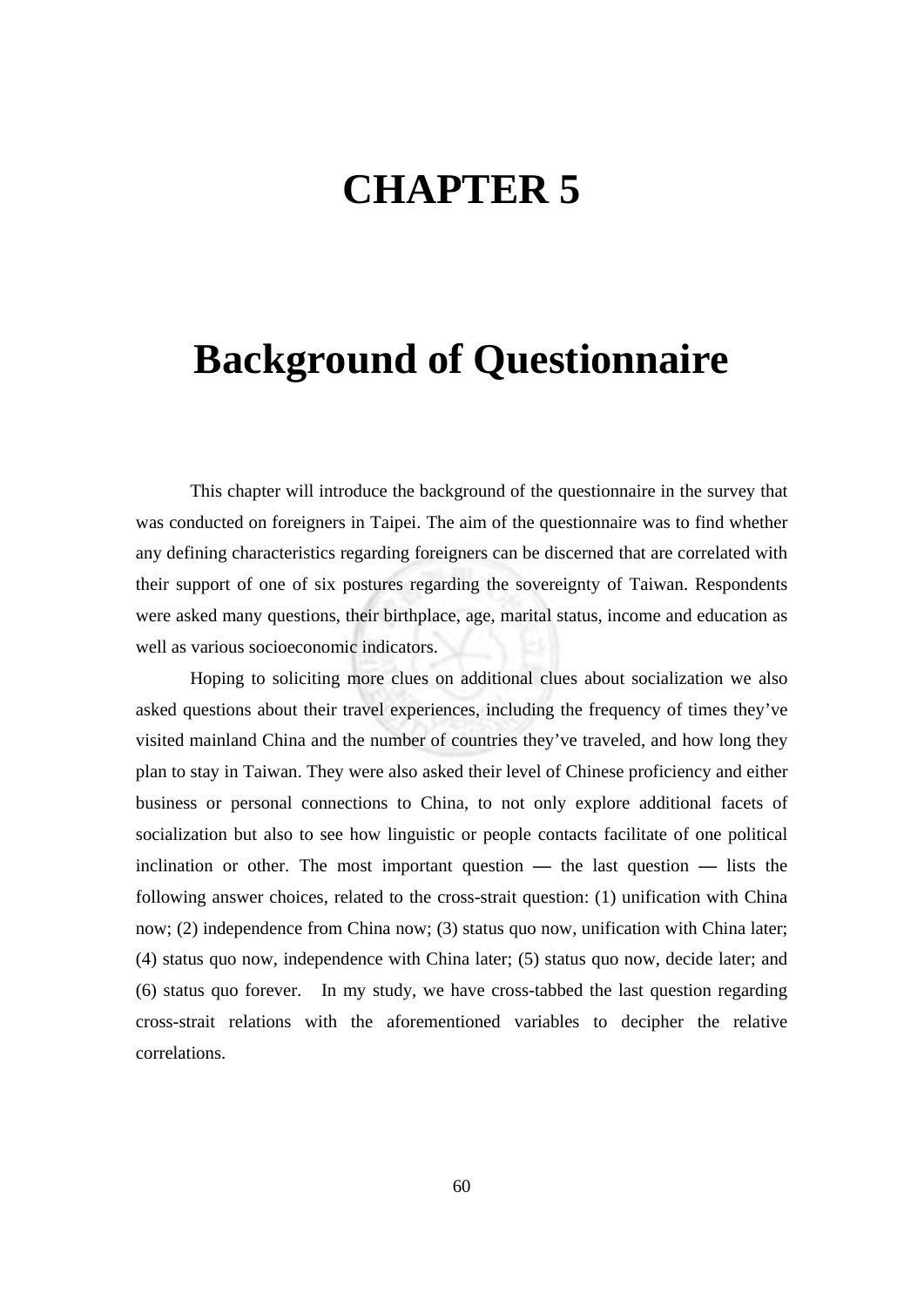## **5.1 Discussion of Questionnaire**

In Question 1, respondents are asked their origin. The purpose here is to assess whether people of different countries might inherit any political inclinations from their homelands. Thus we will be contrasting the political inclinations of people from different countries, in having different nationalisms which are but an aspect of their physical boundaries. Firstly, it has been propounded that within the of national territorial boundaries of the nation that their unique cultures, languages, myths, and ethnicities help to promote a sense of belonging based on the shared traditions. For instance, for Anthony D. Smith, the American experience reveals that these uniqueness have provided for the basis of a 'plural concept of a nation'. Smith finds the "historic dominance of its white Puritan Anglo Saxon culture and language, coupled with its messianic myths of origin and foundation have provided a firm ethnic base for its subsequent experiment in cultural pluralism." He shows that through the legal codes, English language and culture, "the United States has succeeded in welding together successive waves and generations of immigrants since the end of the nineteenth century."<sup>103</sup>

 Indeed, for Susan J. Henders political institutions, are a significant factor in shaping one's notions that help shapes one's notion of being a distinct people of a distinct nation. Namely, "[t]he negotiation of laws establishing electoral systems; representative institutions; and the boundaries, rights, and duties of citizens, for instance, requires decisions about the boundaries, membership, and values of the polis and demos"<sup>104</sup> But Smith also points out that in addition to the civic model, the ethnic model also merits attention in role in the formation of nationhood. Namely, he notes "But it is through the either the ethnic model, where the nation is conceived of as a popular community of descent and vernacular culture seeking political autonomy in historical homeland, the nationalist drive is to mobilize the people and fuse the popular ethnic community with a territorial political community."105

Croucher has also pointed out that "By far, the most common distinction that has surfaced in the literature on nationalism is that between civic nations and ethnic nations. *Civic* is the term used to refer to national communities that are purportedly rooted in or

 $103$  Smith, 107.

 $^{104}$  Henders, 7.<br> $^{105}$  Smith, 111.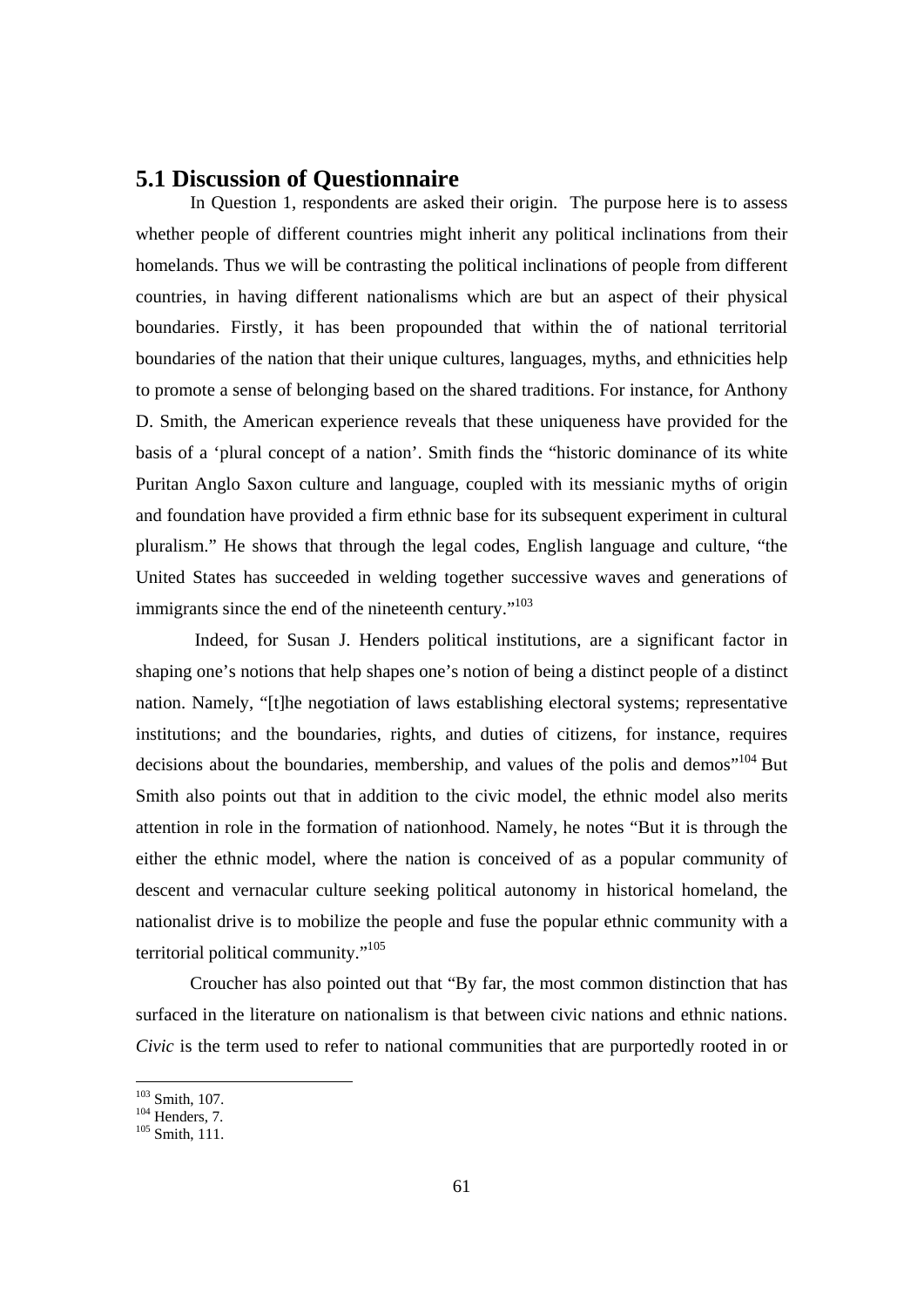based upon a shared commitment to a set of political principles and institutions. *Ethnic*  nations are those said to be based upon shared ancestry and cultural community. The United States, France, and Canada are frequently cited examples of the former, and Germany, Japan, and countries throughout Eastern Europe of the latter."<sup>106</sup>Hence by showing that members of different countries either agree or differ on the cross-strait relationship may reveal real ideational difference that individuals from different countries might harbor on international politics.

In the context of one's origins as a determining factor it might be helpful to disaggregate the data regionally, and then by levels of economic development, as well as their levels of political freedom. Here rather than trying to characterize countries, the goal is to compare the countries and assess whether countries with similar political or economic circumstances promote the emigration of citizens to Taiwan who harbor political inclinations in a certain way. Do countries like the US and Canada, who share a border that's almost 9,000 km. long, and have similar languages spoken, practice similar customs, have achieved a high standard of economic development and constantly exchange in ideas with interstate trade and people-to-people exchange, harbor similar sentiments because of their geographic proximity or perhaps something else? Are members of the EU more aligned with one another, lest developed, as well as modern technologies in communications and transportation, have facilitated Europe's countries further into a cohesive entity. Does the amount of freedom accorded by the governments engender differences on the politics of their host country?

Aside from Question 1, Questions 2, 3, 4, and 24 dealing with age, gender, education levels respectively, are asking about the respondent's intrinsic personal characteristics related to a respondent's life experiences that have accrued during their lifetime. There are probably an uncountable number of reasons why people choose to come to Taiwan. Some might be seeking adventures and on their way in traveling the world; others might look at working in Taiwan a great opportunity, unlike the opportunites they have in their homeland. Taiwan tends to attract a younger population, many of whom are unskilled workers, teachers and other language consultants as well as students, most of whom are learning Chinese. The foreign population is also

<sup>106</sup> Croucher, 87.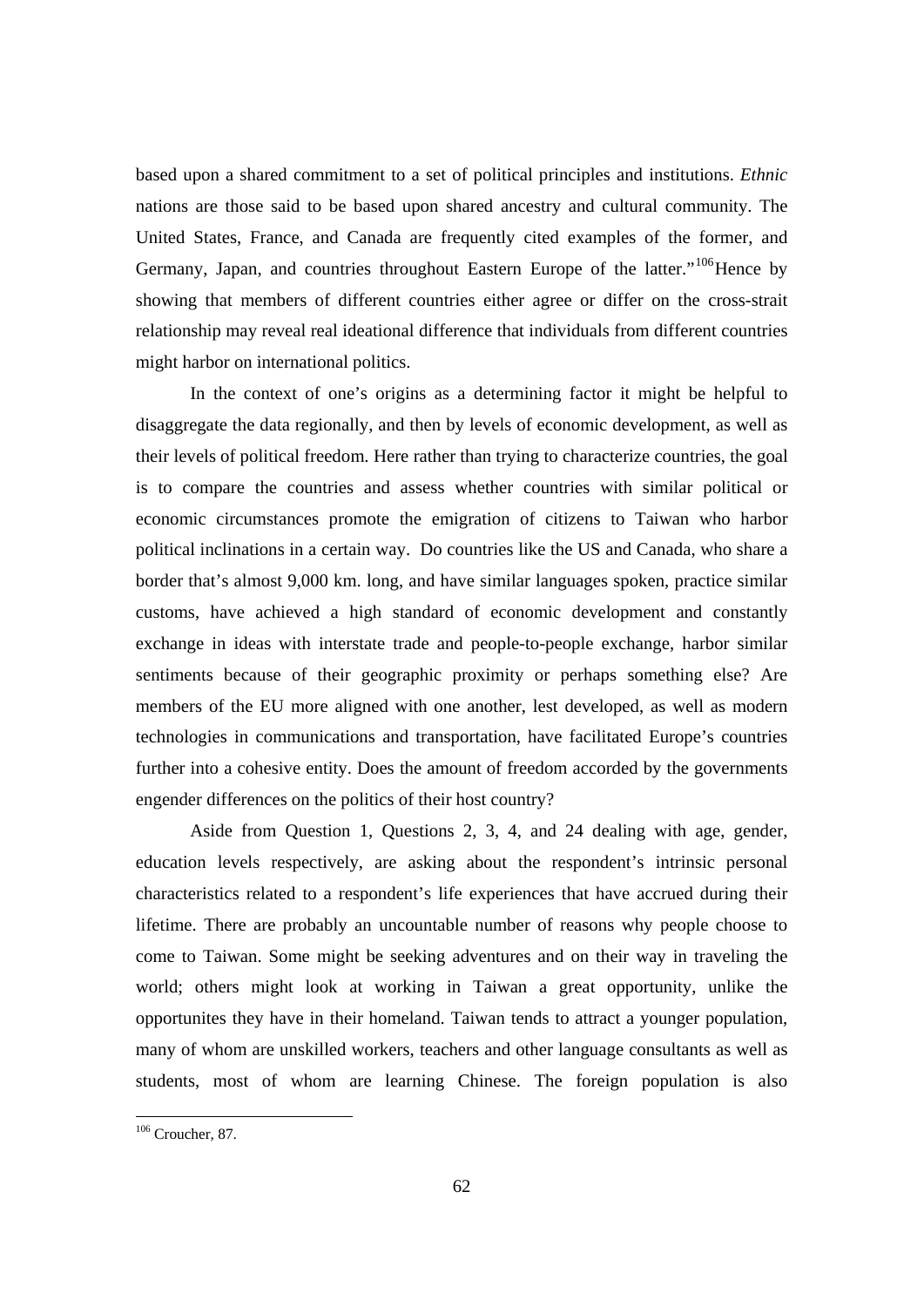educationally segmented, with government requirements of an undergraduate degree to work in skilled professions like teaching. According to Adam Ferguson,

"the separation of professions, while it seems to promise improvement in skill, and is actually the cause why the productions of every art become more perfect as commerce advances; yet in its termination, and ultimate effects, serves, in some measure, to break the bonds of society, to substitute form in place of ingenuity, and to withdraw individuals from the common scene of occupation, on which the sentiments of the heart, and the mind, are most happily employed."<sup>107</sup>

The author fears that a divided society would inherently contain deep inequalities in the distribution of offices and wealth. The struggle for wealth as a result inevitably creates class tensions; the lower classes trying to escape from onslaught of poverty and crime. He fears that such a society would be susceptible to becoming into a despotic government.108 According to Bowen, "Ferguson is seeking to strike a balance between the need for a reasonably strong state and an equally well-organized vigorous civil society. For him this is the best possible defense against the danger of sliding into despotic government."109Moreover, especially as it relates to skilled verses non-skilled workers are also significantly segmented by gender. For instance, according to Council of Labor Affairs statistics, out of the 336,864 workers here from Southeast Asia, 128,606 (38.2%) were males and 208,258 (61.8%) were female. "Over the last twenty-five years years the economies of the so-called advanced industrial countries have undergone massive restructiong and change, changes which not only tore the heart out of the tradiontional centers of labour-intensive and extractive industries in Western economies but irutally decimated the traditional labor movement. We have witnessed the conintue rise of women's paid employment and a continuing decline in full-time male jobs leading many to talk fo the 'feminisation of the labor force.'"<sup>110</sup>

Yet for workers from Thailand, 78,466 (83.2%) male and 15,776 (16.7%) female out of 94,242. In contrast the corresponding figures for Indonesians workers were 7,953 (10.2%) male and 69,484 (89.7%) female out of a total of 77,437 total. The significant

 $\overline{a}$ 

<sup>107</sup> Adam Ferguson, *An Essay on the History of Civil Society 1767* (Edinburgh: Edinburgh University Press, 1966), 128.<br><sup>108</sup> Ibid.

<sup>109</sup> Bowen, 160.<br><sup>109</sup> Bowen, 160.<br><sup>110</sup> A. Reskin, and I. Padavic, I. *Women and Men at Work* (Thousand Oaks, California: Pine Forge Press, 2002), 57.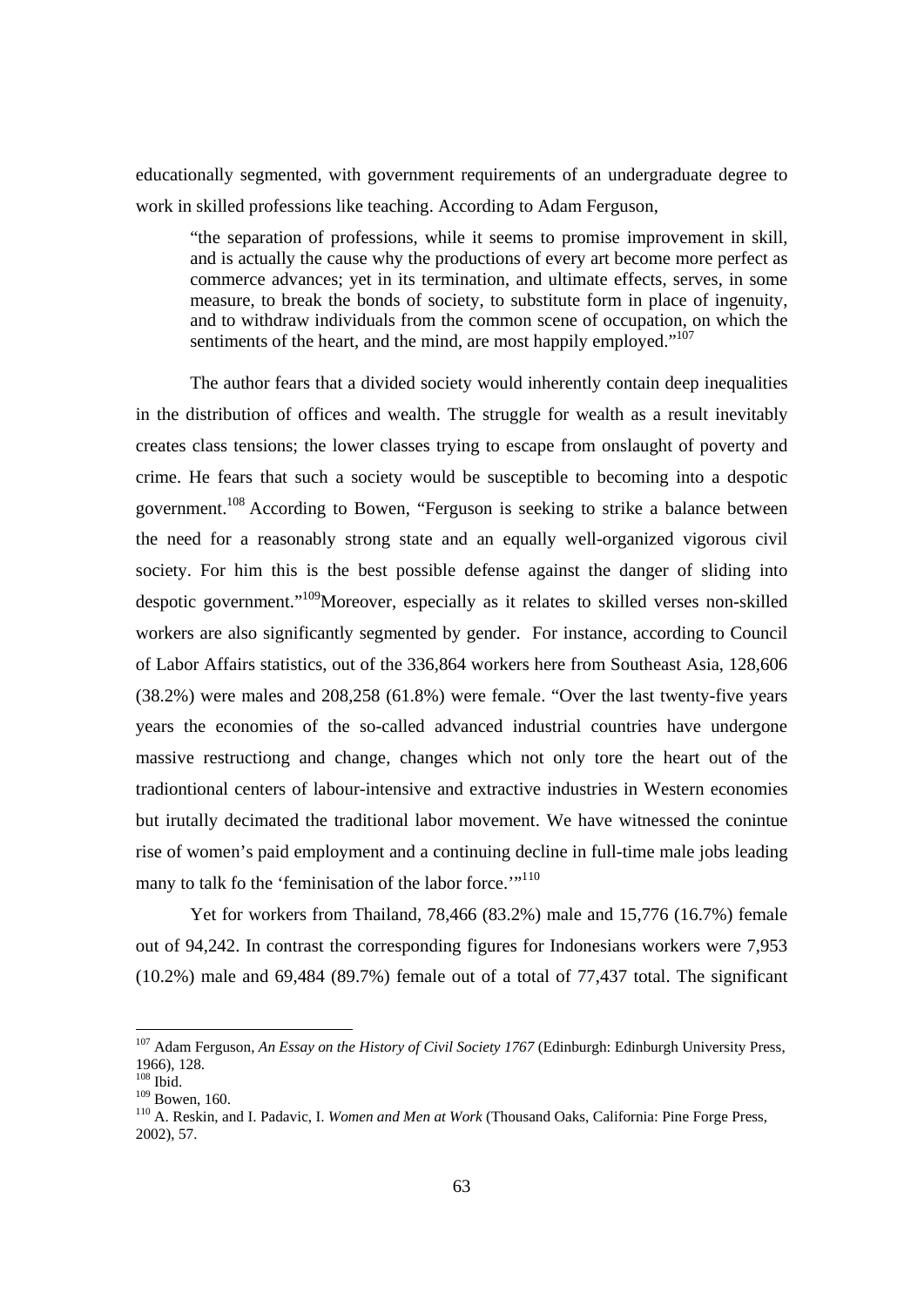predominance of females also holds true for Vietnamese with 13,406 (18.5%), 59,176 (81.5%) and 72,582, respectively. Also, among foreigners from western countries here, there is a predominance of males. Undoubtably, the diaspora in Taiwan reveals patterns that seem to lack rationality. However, by highlighting and scrutinizing the variables of age, gender, education, and religion it is hoped that the extent of the interrelationship between government institutions and Taiwan's foreign labor market demand and political inclinations will be illuminated.

Questions 5-24 aim at highlighting different mechanisms involved with socializing foreigners into Taiwanese culture and the dual identities developed from their total experiences abroad. Firstly, the questions 6a and 6b aims to look at how social connections based on marriage may affect one's political inclinations. Since Taiwan seems to draw a younger crowd, it might be unsurprising to find few people married foreigners. Among those who are married, though, have chose Taiwanese spouses and thus for these foreigners, their opportunity to enmesh heartily in Taiwanese society might be a lot greater. The implications of these transnational pairings on the foreigners' political inclinations will be analyzed.

Question 7 and 8 are useful in assessing the socioeconomic status. To a degree, it helps to describe the amount of human capital they have amassed before coming to Taiwan, but perhaps more accurately, it helps describe their socioeconomic status that they experience in Taiwanese society. As will be described later, the occupations, incomes, thereby also influencing their lifestyles, is highly dependent on what country they're from. Thus it is contended that the main linkages between country of origin and these aspects of socioeconomic status are significantly tied to Taiwanese legal institutions and the international labor market.

Moreover, by asking 9, "From whom do you receive financial support?", an attempt is made to further define the scope of these linkages, whether from private entities, friends or family members, the Taiwanese government (like scholarships), from the government of their homeland, other sources or having no financial support received, provides insights about the extent that they are connected to Taiwan and/or abroad by way of their financial dependencies.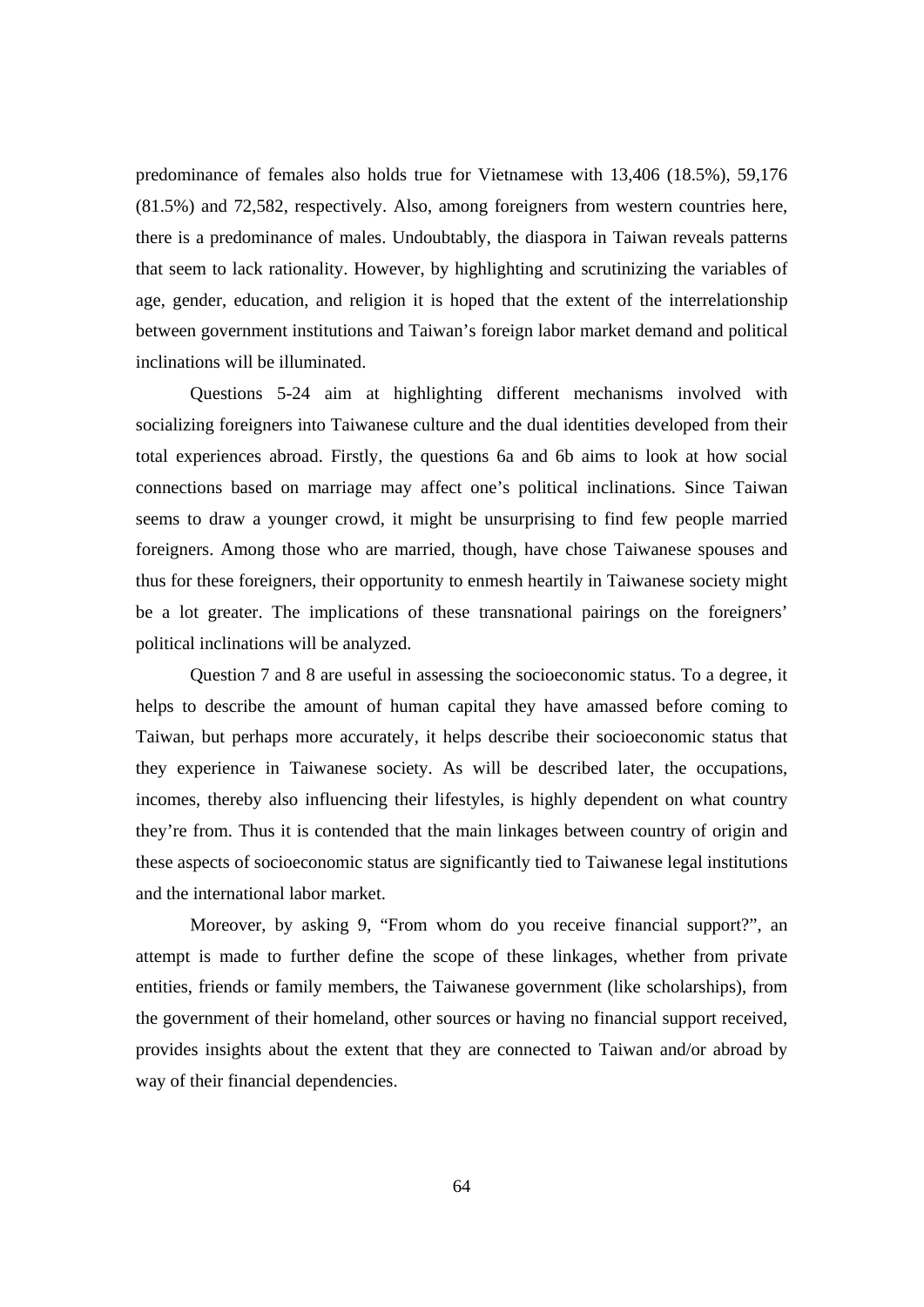In questions 10, 11, and 15 I'm trying to get at foreigners' sense of mobility, its effects on financial linkages, the extent that they've developed a "cosmopolitan" outlook and how these factors relate to political inclinations.

 For some foreigners, Taiwan may have been the only country they've traveled, and for others, Taiwan is but a mere destination to stop over for a few months on an extended journey. And throughout their journeys, like their stay in Taiwan, they continue socializing into whatever country they've been living. Which is why they are asked in question 10 respondents are asked "How many countries have you stayed in for one month or more" to reflect those the extent to which he or she had experiences that allowed them a meaningful glimpse into what it's like to actually live in another country. It is contended that the more countries one visited and stayed there for one month or more, promotes the development of a cosmopolitan outlook and thus a global understanding of issues.

But what exactly is 'cosmopolitanism'? The critiques on the theory do a fine job of defining what the concept is about, centering on how it might influence political action and one's sense of political efficacy, but in substantive terms, they fail to describe its contents. Namely, those who have had intensive experiences abroad are people who are likely to have developed global outlooks. If that's the case, then what is the content of these worldviews as it pertains to the cross-strait situation?

 With questions 12, 13, 14, and 16 this study also analyzes the impact of foreigner's connections with China on their political inclinations regarding the cross-Strait situation. Certainly the allure of China is multifaceted in an economic and cultural sense but also because of its proximity to Taiwan and perhaps even to the cross-Strait situation itself. By asking about both the number of times they've visited China, and what was the total time they've stayed there, and whether or not they have family or business connections, the extent of their experiences and connectedness to the mainland may be examined. In similar spirit with the analysis on cosmopolitanism, this section will attempt to discern a unique characteristic regarding cross-Strait relations about those with significant connections to mainland and those who do not. By asking what country they plan to move to next, China's allure can further be examined to see if it is a top choice among the respondents.